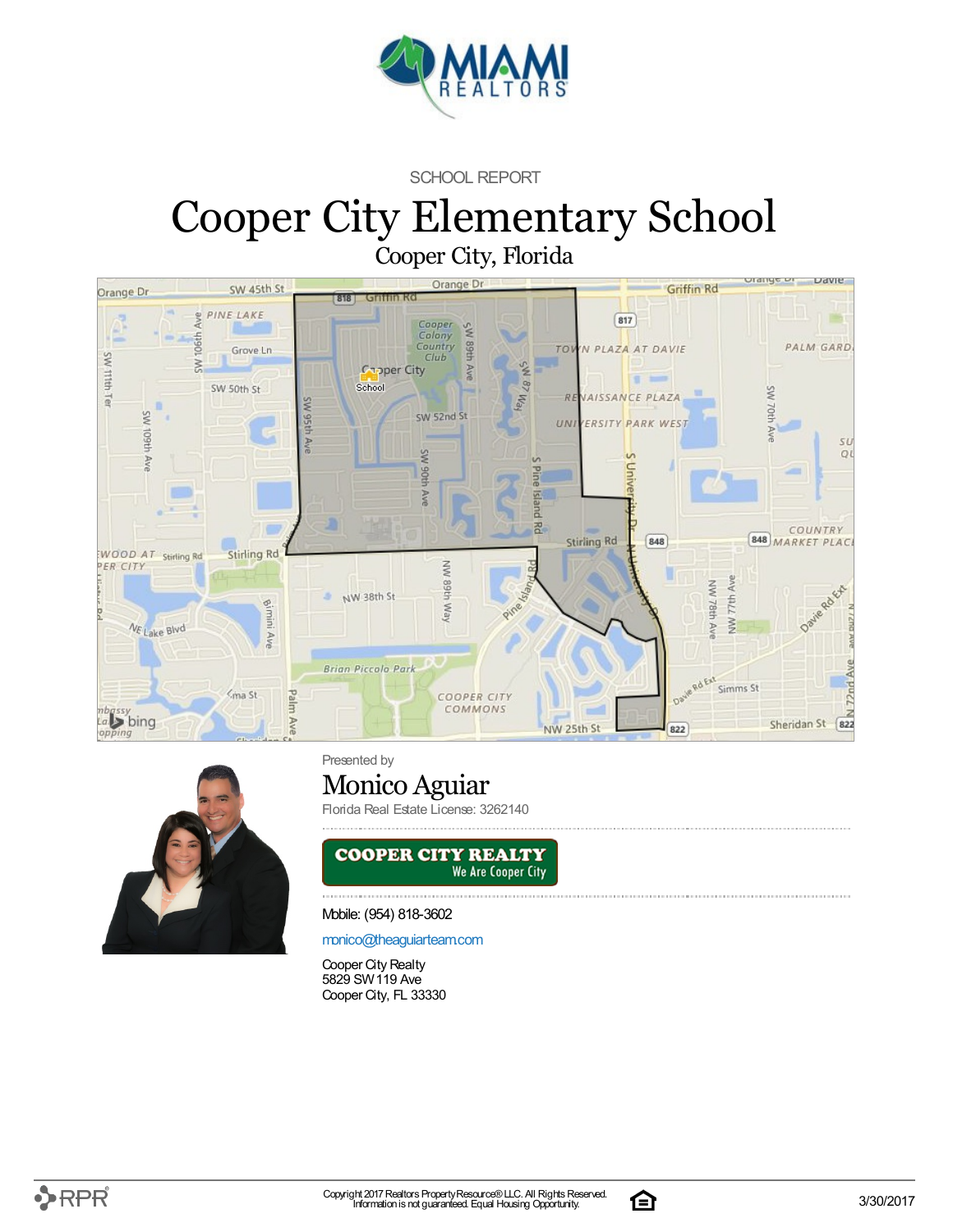**School Report** 

# School: Cooper City Elementary School

| 49th C<br>SW 49th<br>* SW 49th Pl                                           | doN<br>Orange Dr<br>SW 45th St<br><b>Griffin Rd</b><br>818                                                                                                                                                                                                                                                                                                                                                                                                                                      |             |
|-----------------------------------------------------------------------------|-------------------------------------------------------------------------------------------------------------------------------------------------------------------------------------------------------------------------------------------------------------------------------------------------------------------------------------------------------------------------------------------------------------------------------------------------------------------------------------------------|-------------|
| <b>Cooper Colony</b><br>Country Club<br><b>GW 50th</b><br><b>Sth C</b>      | & PINE LAKE<br>$\begin{array}{ccccc}\textit{Cooper} & \textit{v}_{\textit{c}} & \textit{c} & \textit{c} & \textit{c} & \textit{c} & \textit{c} & \textit{c} & \textit{c} & \textit{c} & \textit{c} & \textit{c} & \textit{c} & \textit{c} & \textit{c} & \textit{c} & \textit{c} & \textit{c} & \textit{c} & \textit{c} & \textit{c} & \textit{c} & \textit{c} & \textit{c} & \textit{c} & \textit{c} & \textit{c} & \textit{c} & \textit{c} & \textit$<br>HH68<br>Country<br>Grove Ln.<br>Club | <b>TOWI</b> |
| <b>PARK</b><br>School<br>SW 50th Ct<br>SW 51st St<br>' 50th Ct<br>SW'51st C | <b>Capper City</b><br>School<br>SW 50th St<br>Йą<br>SW 52nd St                                                                                                                                                                                                                                                                                                                                                                                                                                  | REN<br>UNIV |
| SW 51st <sup>'Pl</sup><br>SW 52nd St<br>SW 52nd Ct                          | 끟<br><b>b</b> bing                                                                                                                                                                                                                                                                                                                                                                                                                                                                              |             |

### School Details

GreatSchools Rating

**Name** Cooper City Elementary **School** 

**Address** 5080 Southwest 92nd Avenue Cooper City, FL 33328

**Phone** (754) 323-5200

**School District** Broward

**Grades Served** PK-5

A school's rating is determined by its students' performance on state standardized tests compared with other schools in the state.

Cooper City Elementary School

| $\mathbf{y}_{\text{\tiny{out of 10}}}$          | *********   |  |
|-------------------------------------------------|-------------|--|
| Cooper City<br>8 <sub>out of 10</sub>           | *********** |  |
| <b>School Facts</b>                             | This School |  |
| <b>Total Enrollment</b>                         | 795         |  |
| Students in Free or Reduced Price Lunch Program | 44%         |  |
| Number of Schools in this City                  | 9           |  |

This report contains data and information that is publicly available and/or licensed from third parties and is provided to you on an "as is" and "as available" basis. The information is not verified or guaranteed. Some portions of this report may have been provided by an RPR user; RPR is not responsible for any content provided by its users. RPR and its information providers shall not be liable for any claim or loss resulting from the content of, or errors or omissions in, information provided in this report.

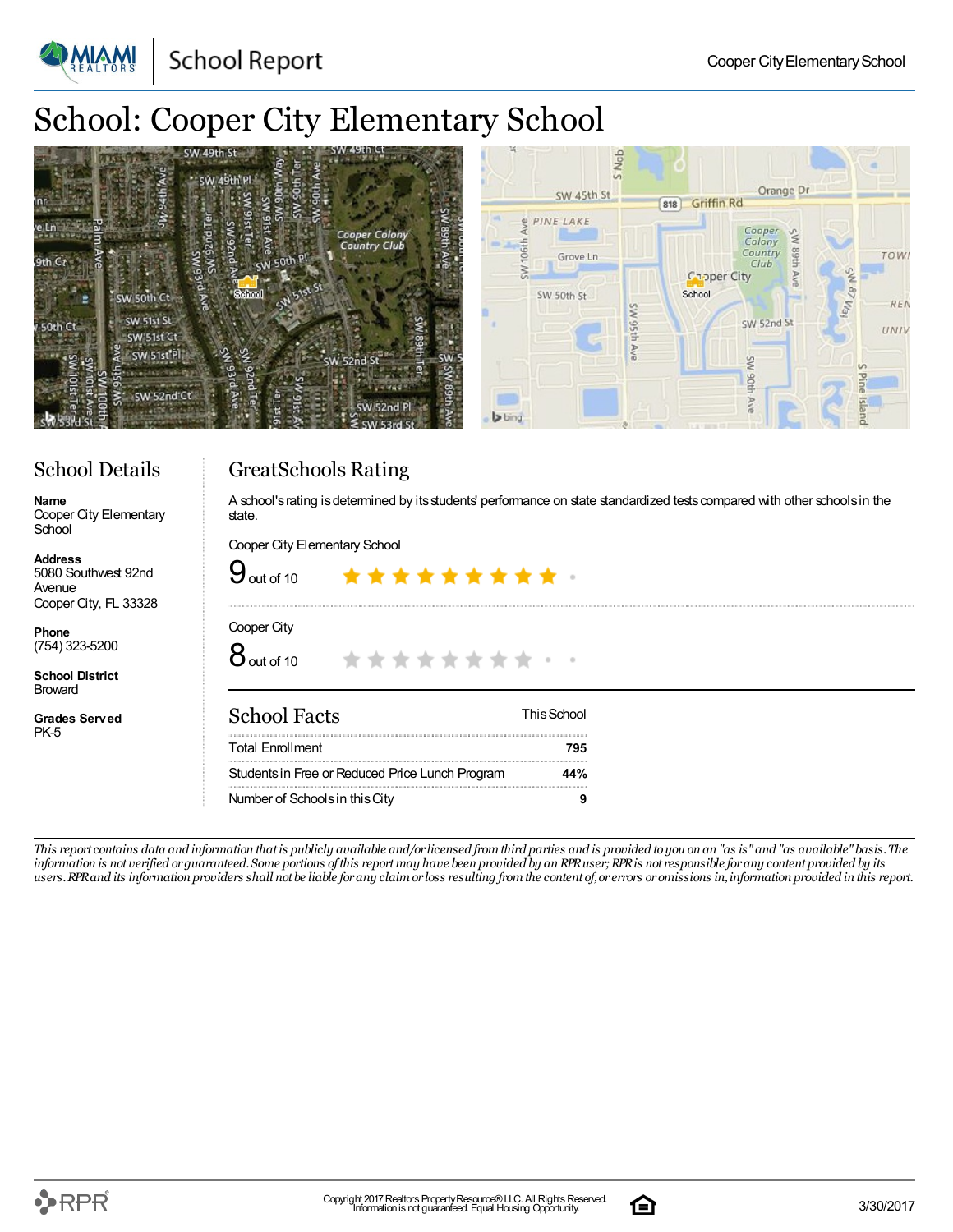

### Test Scores

Grade 4 Florida Comprehensive Assessment Test

The chart shows results of standardized tests for this school. Test results are provided by GreatSchools, which compilestest scores, community reviews and other data about schoolsacrossthe United States. Ratingsfor thisschool are based on the most recent available standardized test results for each state.

Data Source: GreatSchools Update Frequency: Annually

**This School** 

Grade 5 Florida Comprehensive Assessment Test (FCAT 2.0)

The chart shows results of standardized tests for this school. Test results are provided by GreatSchools, which compilestest scores, community reviews and other data about schoolsacrossthe United States. Ratingsfor thisschool are based on the most recent available standardized test results for each state.

Data Source: GreatSchools

Update Frequency: Annually

**This School** 

Writing 79.0 %

Science 57.0 %

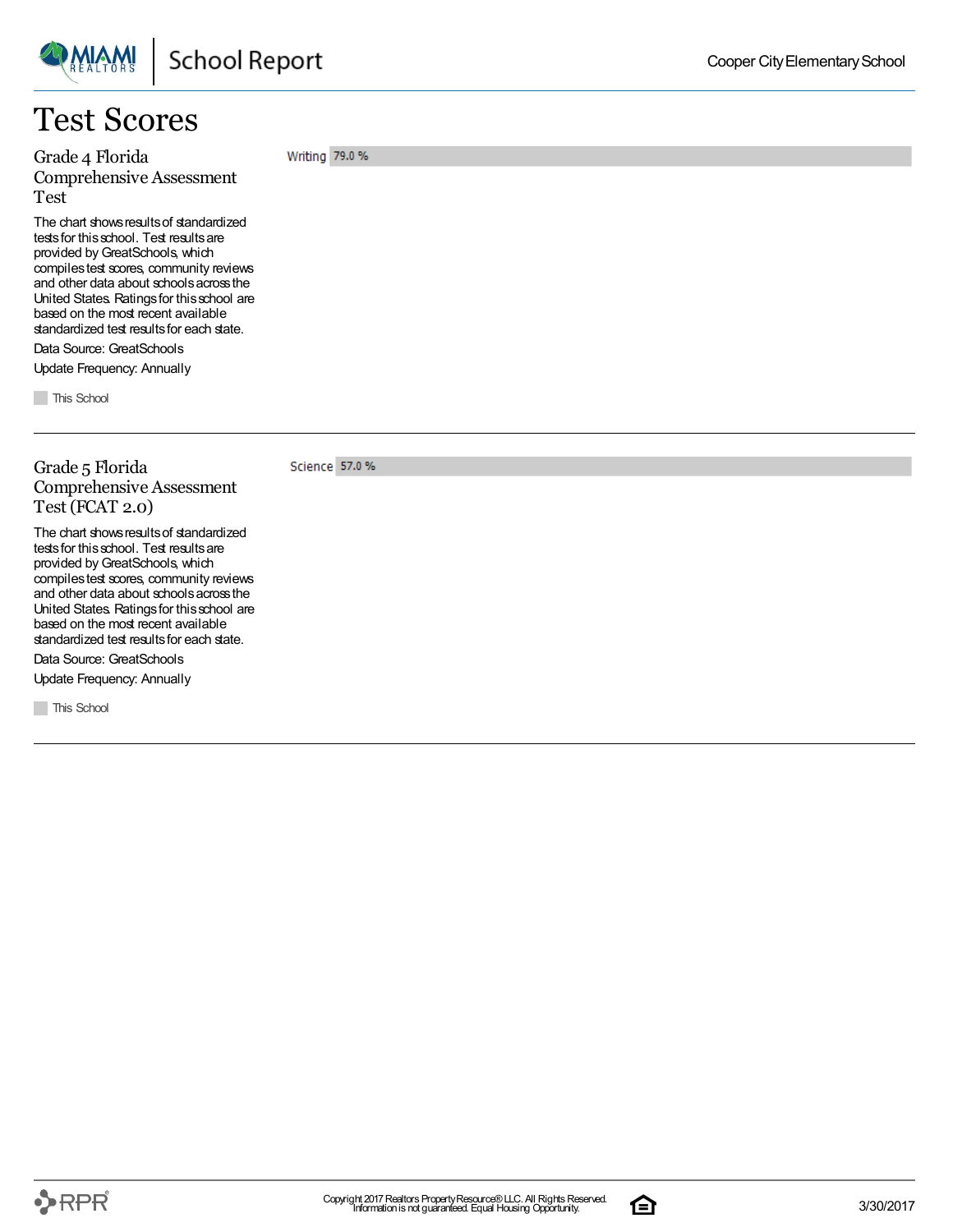**School Report** 



**PMIAMI** 

# Nearby Schools (within 5 miles)



#### **This School** The Other Schools

|                      | Name                                 | Level                                                | Type        | Grade       | <b>Students</b><br>per<br>Teacher | Total<br><b>Students</b> | Average<br>School<br>Rating | District       |
|----------------------|--------------------------------------|------------------------------------------------------|-------------|-------------|-----------------------------------|--------------------------|-----------------------------|----------------|
| 8 J B                | <b>Cooper City Elementary School</b> | Preschool,<br>Kindergarten,<br>Elementary            | Public      | <b>PK-5</b> |                                   | 795                      | 9                           | <b>Broward</b> |
| 医冠<br>$\mathbf{1}$   | <b>Foundations Christian Academy</b> | Preschool,<br>Kindergarten,<br>Elementary,<br>Middle | Private     | PK-8        |                                   |                          |                             |                |
| ÉŬ<br>$\overline{2}$ | <b>Pioneer Middle School</b>         | Middle                                               | Public      | $6-8$       |                                   |                          | 9                           | <b>Broward</b> |
| 重面<br>3              | <b>Foundations Christian Academy</b> | Preschool,<br>Kindergarten,<br>Elementary            | Private     | PK-3        |                                   |                          |                             |                |
| 首首<br>$\overline{4}$ | <b>Cooper City High School</b>       | High                                                 | Public      | $9 - 12$    |                                   |                          | 9                           | <b>Broward</b> |
| 画面<br>5              | <b>American Preparatory Academy</b>  | Kindergarten,<br>Elementary,<br>Middle,<br>High      | Private     | $K-12$      |                                   |                          |                             |                |
| 画面<br>в              | <b>American Preparatory Academy</b>  | Kindergarten,<br>Elementary,<br>Middle,<br>High      | Private     | $K-12$      |                                   |                          |                             |                |
|                      | Name                                 | Level                                                | <b>Type</b> | Grade       | <b>Students</b><br>per<br>Teacher | Total<br><b>Students</b> | Average<br>School<br>Rating | District       |
|                      |                                      |                                                      |             |             |                                   |                          |                             |                |